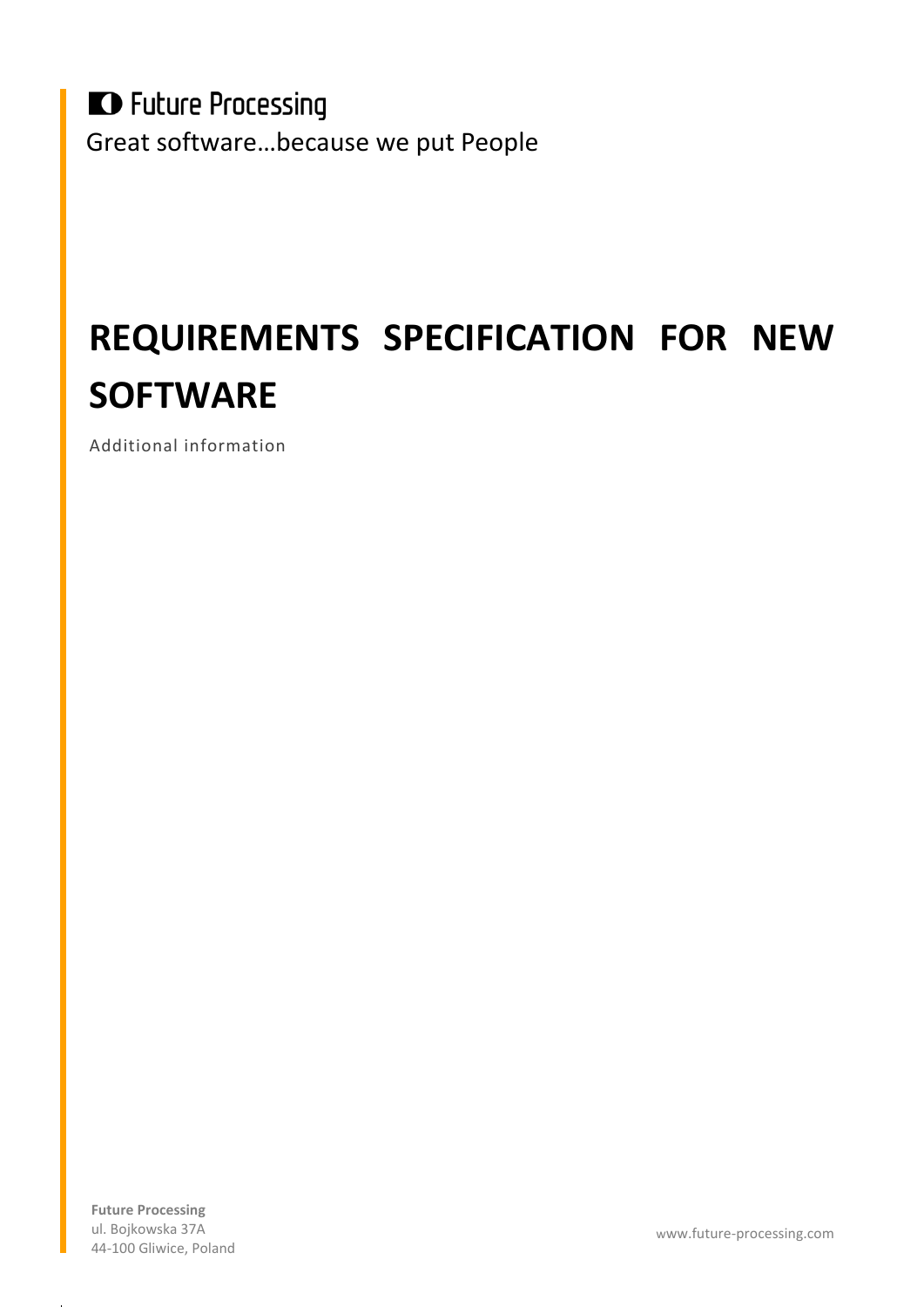| 1.   |  |
|------|--|
| 1.1. |  |
| 1.2. |  |
| 1.3. |  |
| 2.   |  |
| 2.1. |  |
| 2.2. |  |
| 2.3. |  |
| 2.4. |  |
| 2.5. |  |
| 3.   |  |
| 3.1. |  |
| 3.2. |  |
| 4.   |  |
| 4.1. |  |
| 4.2. |  |
| 4.3. |  |
| 4.4. |  |
| 4.5. |  |
| 4.6. |  |
| 4.7. |  |
| 4.8. |  |
| 5.   |  |
| 5.1. |  |
| 5.2. |  |
| 5.3. |  |
| 5.4. |  |
| 5.5. |  |
| 5.6. |  |
| 5.7. |  |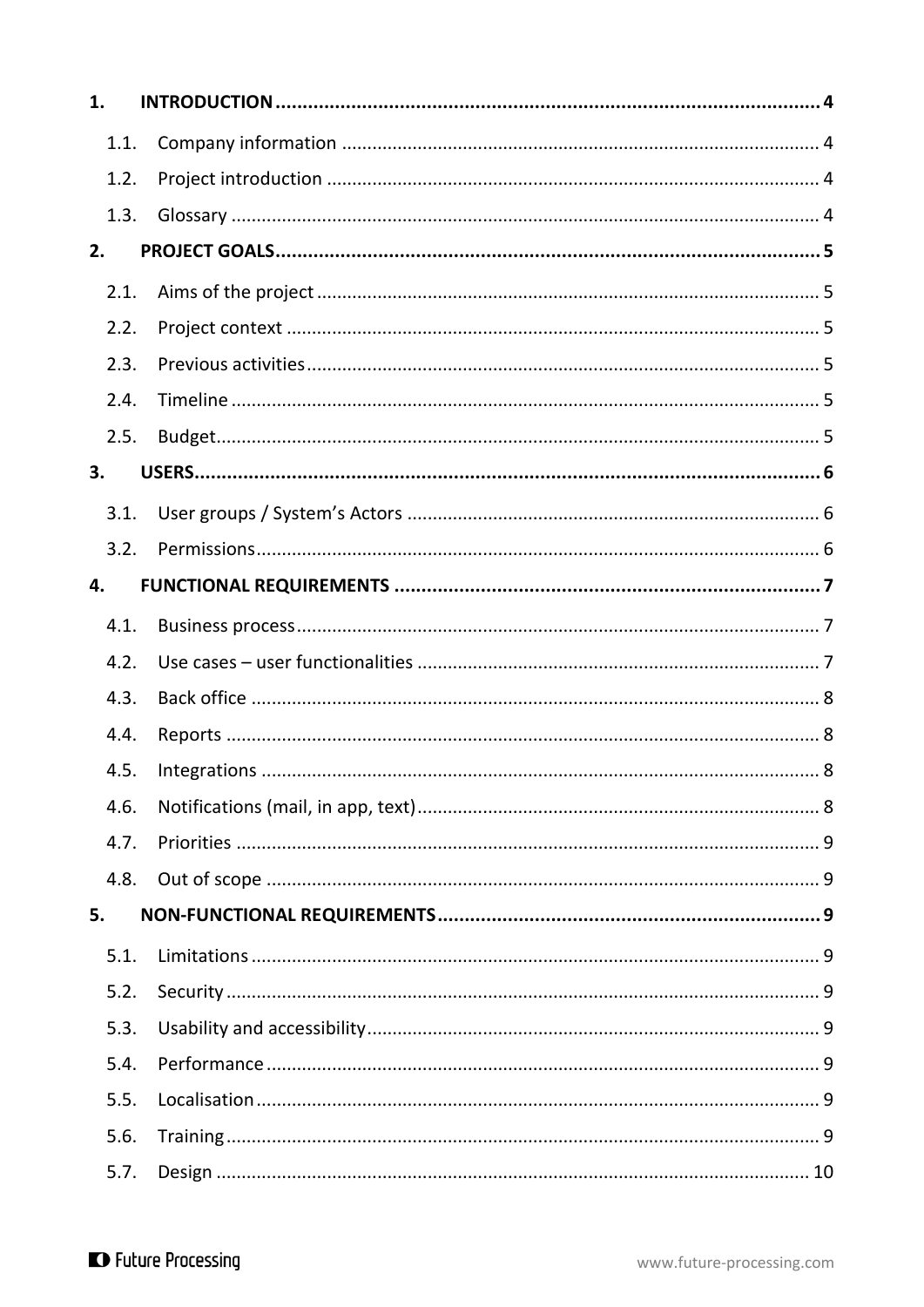| 6.3. |  |  |
|------|--|--|
|      |  |  |
|      |  |  |
|      |  |  |
|      |  |  |
|      |  |  |
|      |  |  |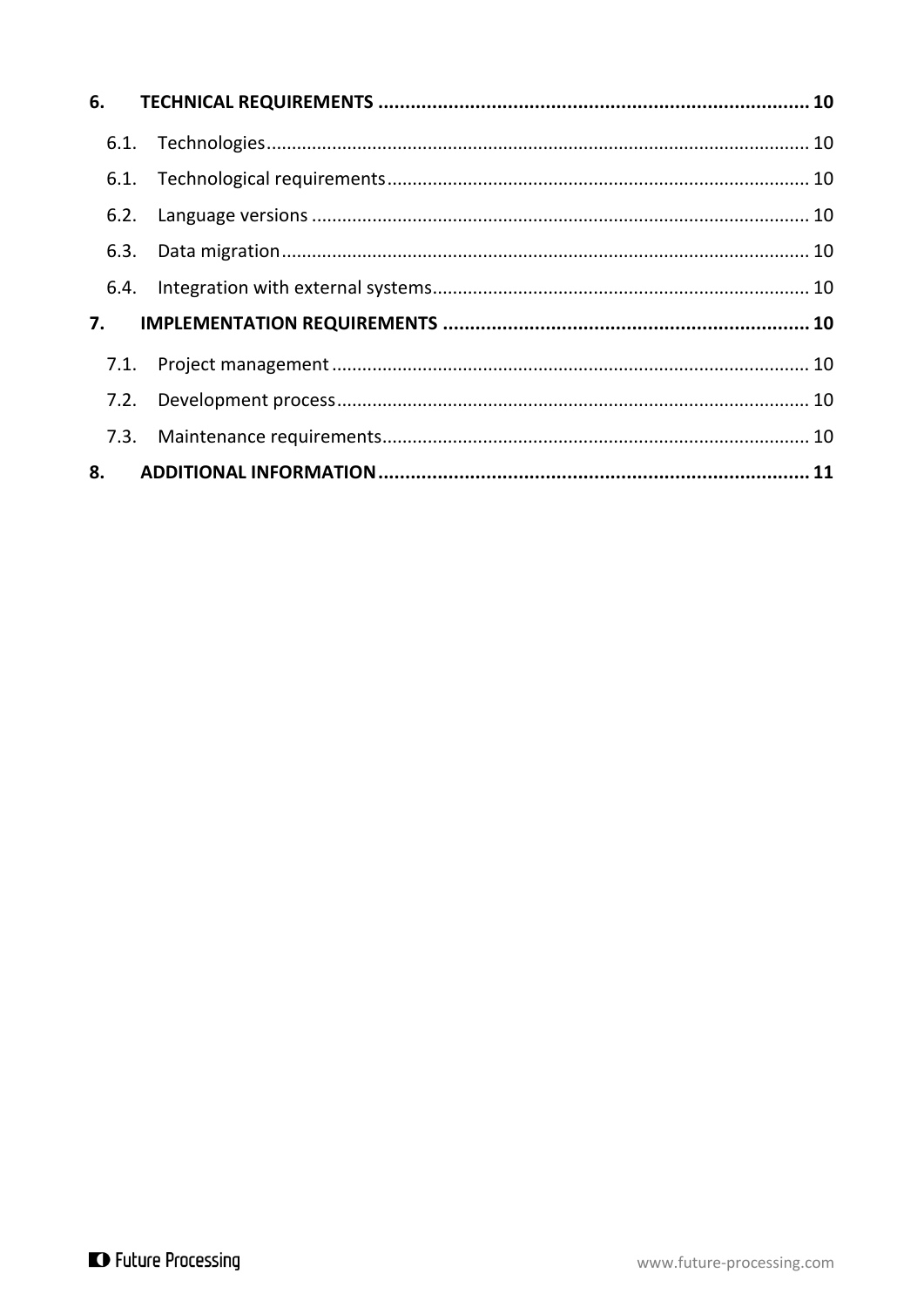### <span id="page-3-0"></span>**1. INTRODUCTION**

### <span id="page-3-1"></span>1.1. Company information

Please say a few words about your company - its scope of activity, the market you operate in and what distinguishes you from other companies in the industry.

### <span id="page-3-2"></span>1.2. Project introduction

Please provide a brief description of the project and the software you would like to create.

### <span id="page-3-3"></span>1.3. Glossary

Please provide an explanation of industry jargon used in the document, any words, expressions or acronyms which might be difficult to understand to people from the outside of your industry or company.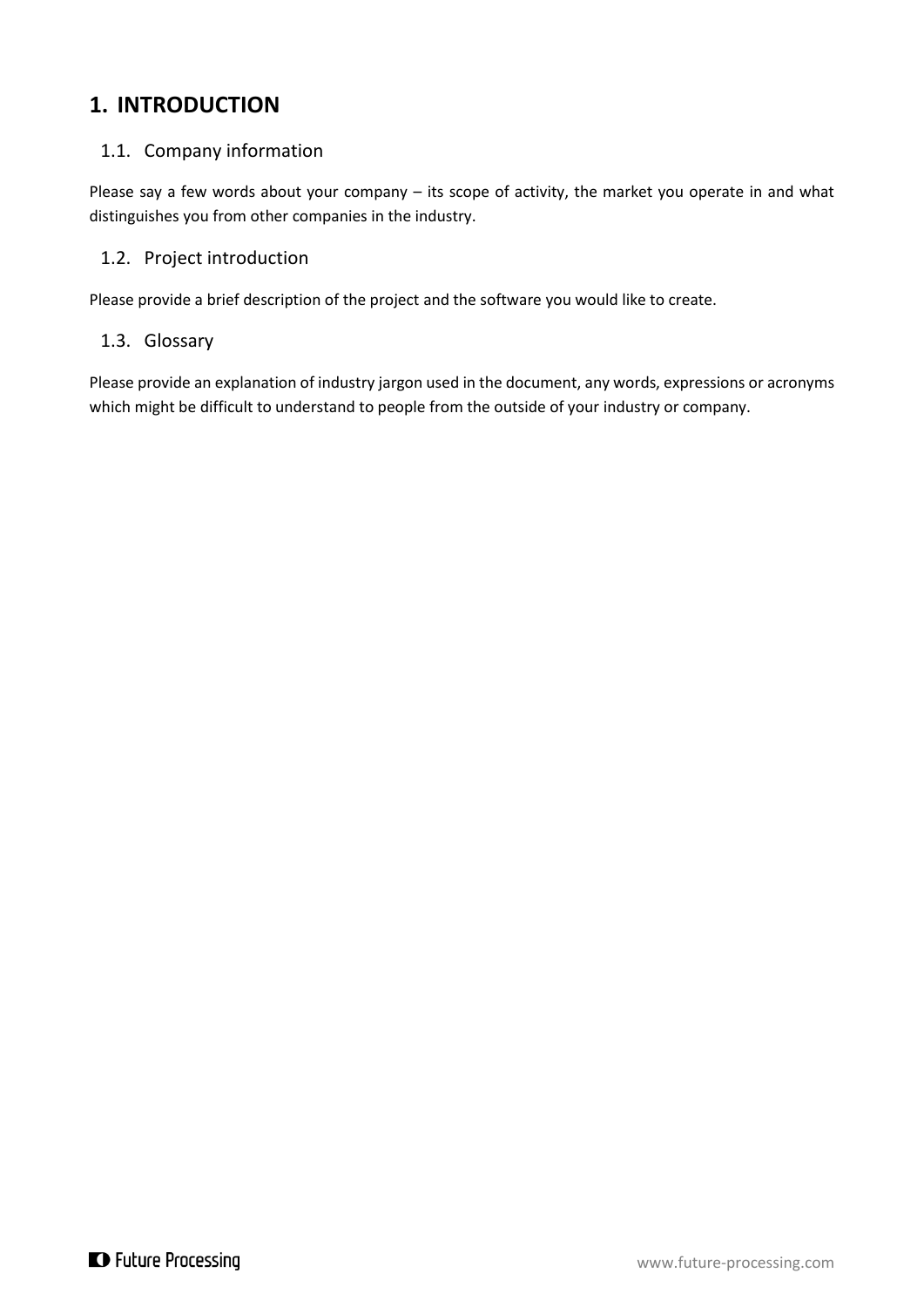# <span id="page-4-0"></span>**2. PROJECT GOALS**

This section provides generic information about the project.

### <span id="page-4-1"></span>2.1. Aims of the project

Please describe project goals, what you want to accomplish and what are the expected outcomes. Please provide any KPIs for the project, if available.

### <span id="page-4-2"></span>2.2. Project context

What is the story behind the idea for your software? What purpose does it serve? How is it placed among other initiatives in your organisation? Is it connected to any other initiatives or projects and, if so, to what extent?

### <span id="page-4-3"></span>2.3. Previous activities

Please list and describe any project activities undertaken so far. What is their status?

### <span id="page-4-4"></span>2.4. Timeline

What are your requirements in terms of delivery date? Should the software be delivered complete in one go or in iterations? Do you have an existing plan? Are the deadlines provided approximate or non-extendable?

#### <span id="page-4-5"></span>2.5. Budget

Please roughly outline the budget that your potential supplier could expect to work with to complete this project.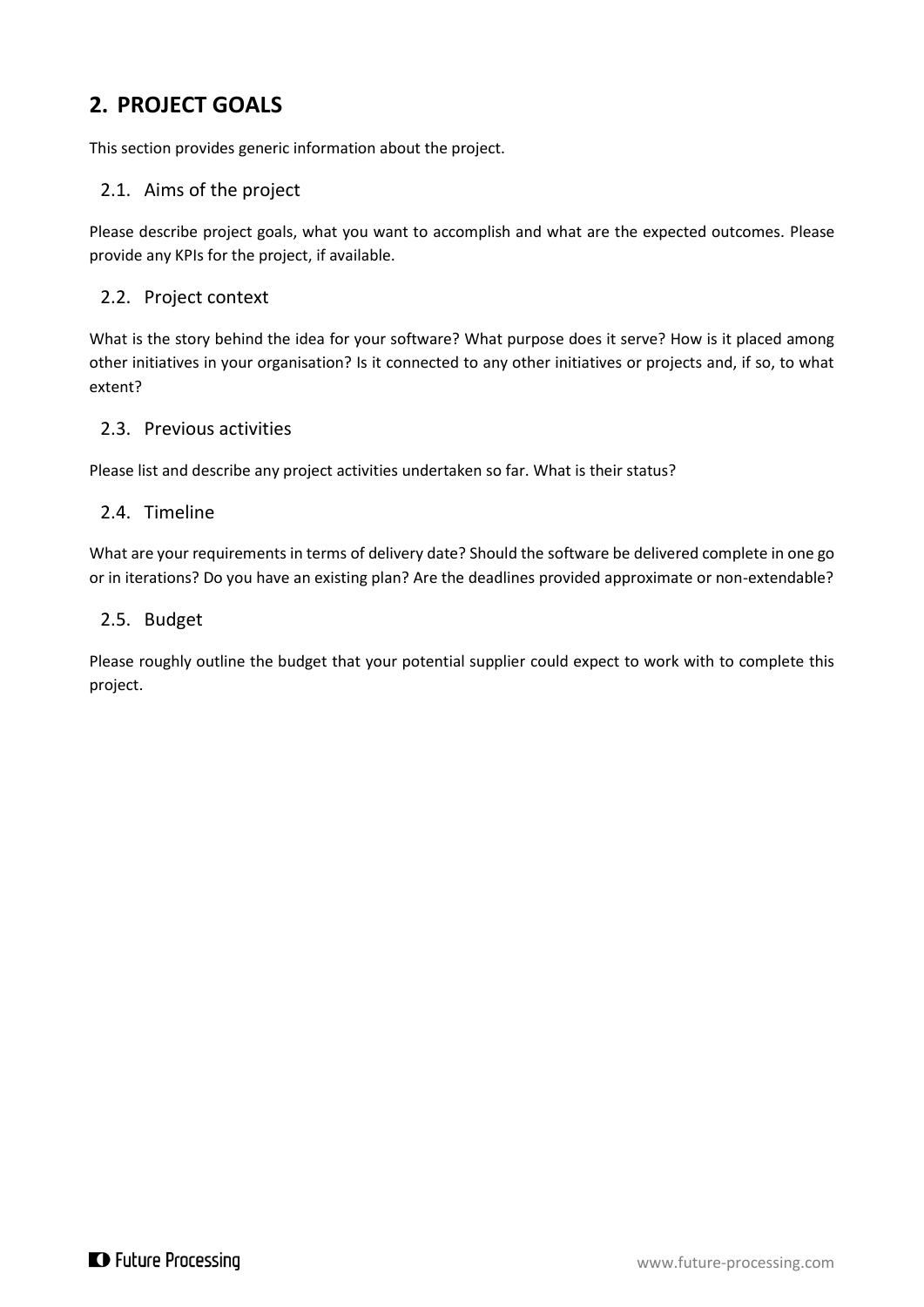# <span id="page-5-0"></span>**3. USERS**

How would you describe the users of the new software? What is important for them, what are their needs and problems?

### <span id="page-5-1"></span>3.1. User groups / System's Actors

Please list and describe groups of users who will utilise your software.

### <span id="page-5-2"></span>3.2. Permissions

What model of permissions (including permissions for the user, user groups and others) should be used when designing the software? Will the permissions be granted automatically by the software or by the administrator each time?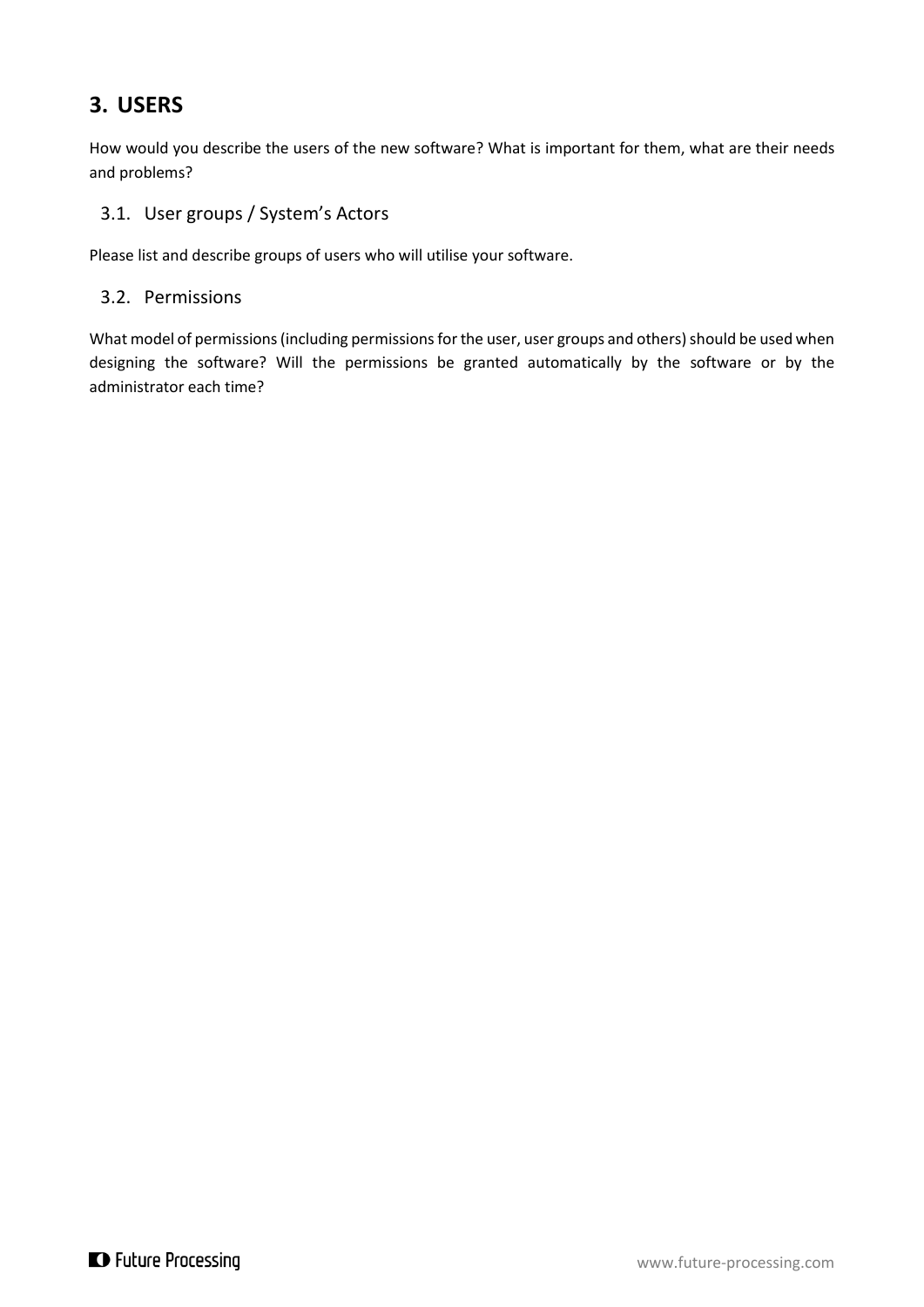# <span id="page-6-0"></span>**4. FUNCTIONAL REQUIREMENTS**

This section provides information on all known software functions and outcomes of its use.

### <span id="page-6-1"></span>4.1. Business process

Please describe or present graphically steps to take to achieve the required business goal. For example:



### <span id="page-6-2"></span>4.2. Use cases – user functionalities

For every user group, please define or present graphically the actions they will perform in the software. For example: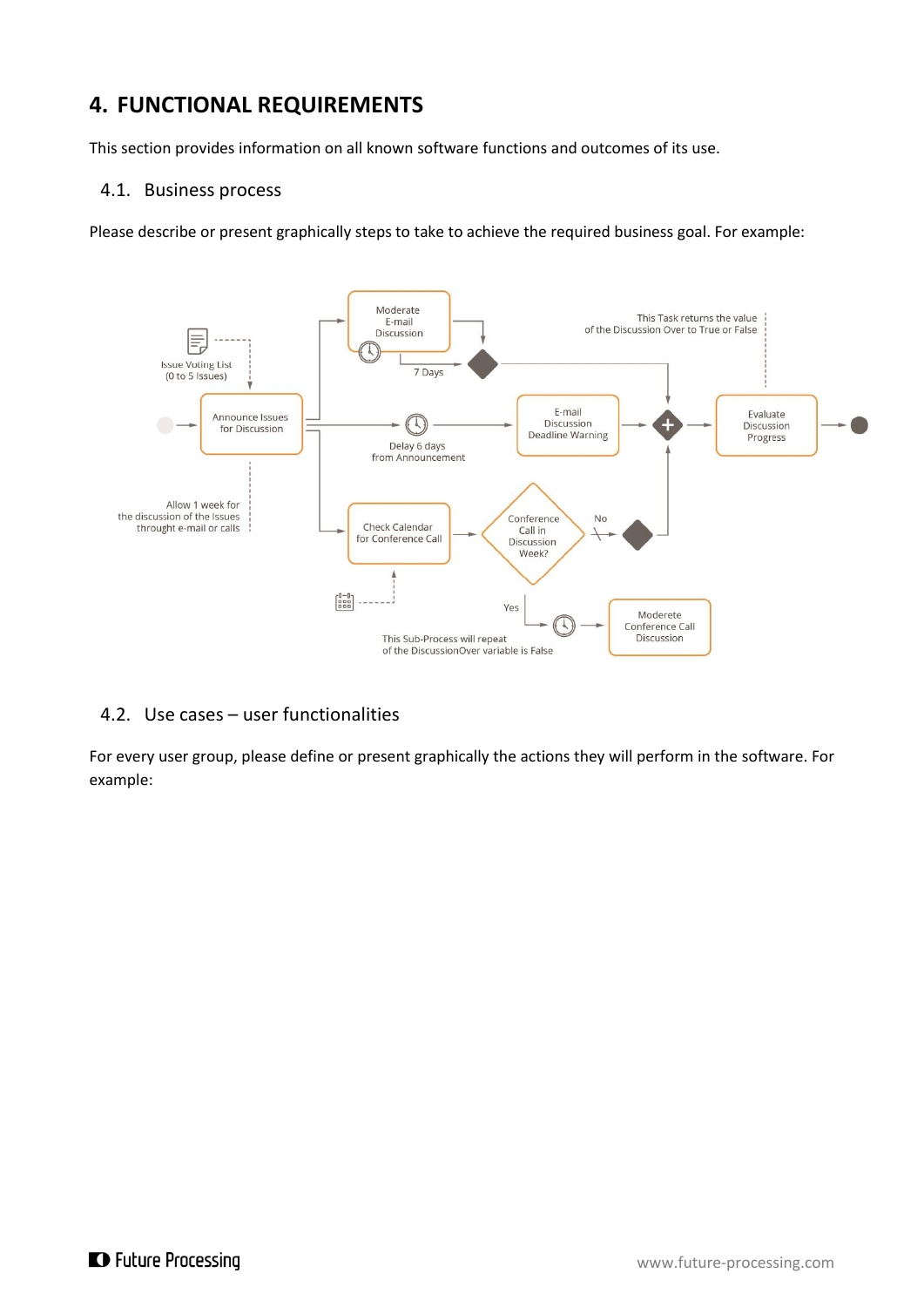

### <span id="page-7-0"></span>4.3. Back office

Please describe additional functionalities which should be available for the administrator.

### <span id="page-7-1"></span>4.4. Reports

This point covers information about required data in the form of reports, statistics or other forms of data aggregation and presentation.

Please describe reports which are required from your software. In particular please consider what data should be included in each of them and whether data grouping or summing is required. Please also define the expected form of reports – only shown in the program or exportable and non-editable/ editable (e.g. as a pdf/ Excel file). If possible, please provide an example of each report.

### <span id="page-7-2"></span>4.5. Integrations

Please provide a list of programs with which you anticipate the need for integration. How is communication with these programs possible? Do you have documentation for these programs? If possible, please provide it with this document.

### <span id="page-7-3"></span>4.6. Notifications (mail, in app, text)

If you want users to receive notifications from your new software, please describe how and when.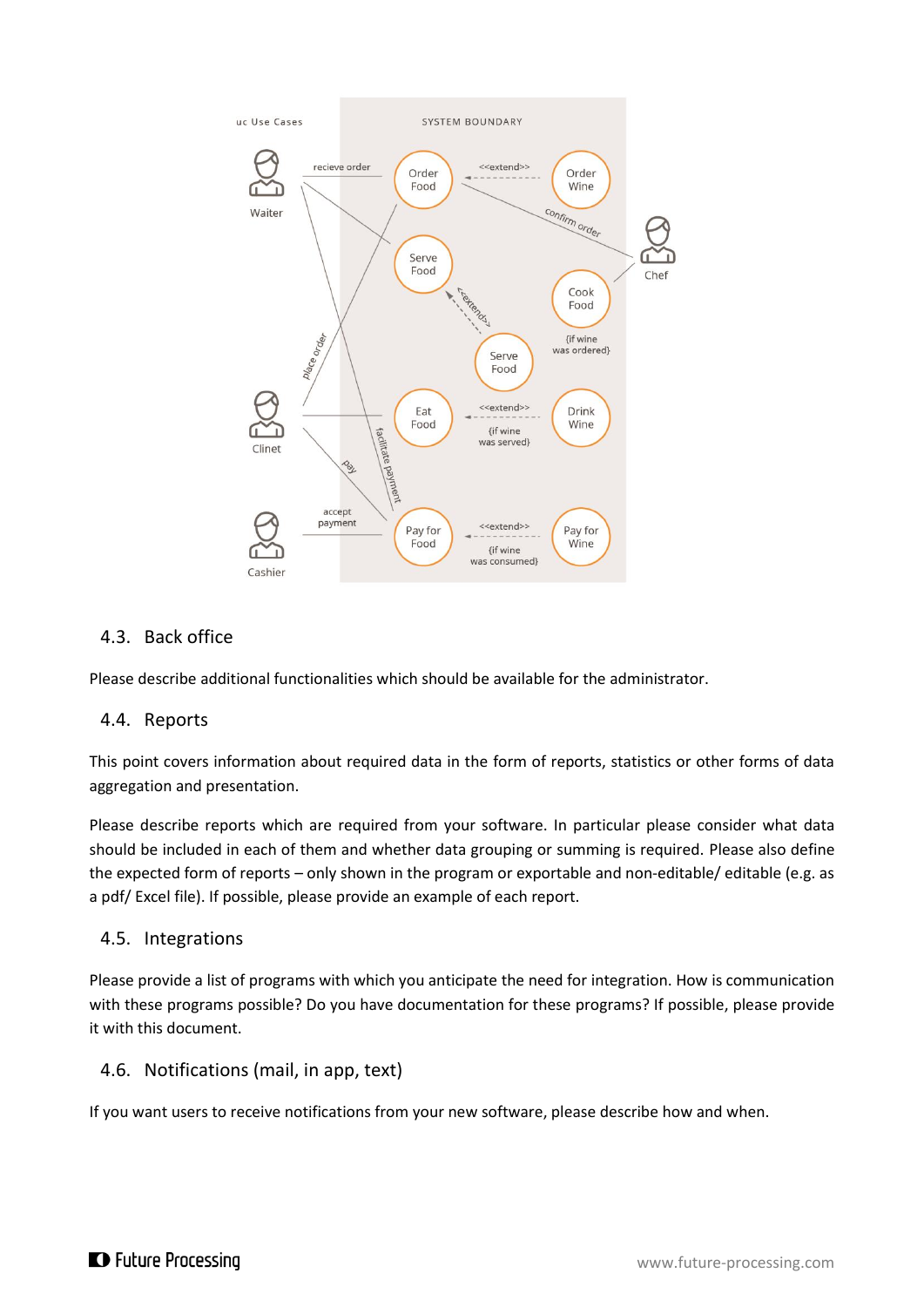### <span id="page-8-0"></span>4.7. Priorities

Please describe which of the above requirements are necessary to complete and which are optional or can be done at a later stage of the project.

### <span id="page-8-1"></span>4.8. Out of scope

If there are any elements of the software that do not fall within the scope of the project, please describe them here.

### <span id="page-8-2"></span>**5. NON-FUNCTIONAL REQUIREMENTS**

### <span id="page-8-3"></span>5.1. Limitations

Please describe any limitations that apply to your new software. Please list any legal standards and company's policies the software must be compliant with.

### <span id="page-8-4"></span>5.2. Security

Besides standards resulting from good software development practices, do you need to implement any specific security procedures?

Do you require your potential supplier to undergo an additional security audit?

### <span id="page-8-5"></span>5.3. Usability and accessibility

Do you have any specific guidelines or requirements when it comes to usability (e.g. resulting from legal norms)? Does the software have to meet the requirements of any of the Web Content Accessibility [Guidelines](https://www.w3.org/TR/WCAG20/) (WCAG) levels?

### <span id="page-8-6"></span>5.4. Performance

Please describe what system load you anticipate - how many documents, users, transactions will be performed simultaneously and in a month. Please also define what maximum system response times are satisfactory for you, e.g. the home page loads in 2 seconds.

### <span id="page-8-7"></span>5.5. Localisation

What languages should your software be available in? Do you plan to extend this list in the future? Should the software take into account time differences and different formats for storing dates and numbers depending on the region in which it is to be used?

### <span id="page-8-8"></span>5.6. Training

Do you expect to run training in the operation of the new software? If so, for how many people and where would it take place? What form would the training be in (group/one-to-one/online training, or a written user's manual only)?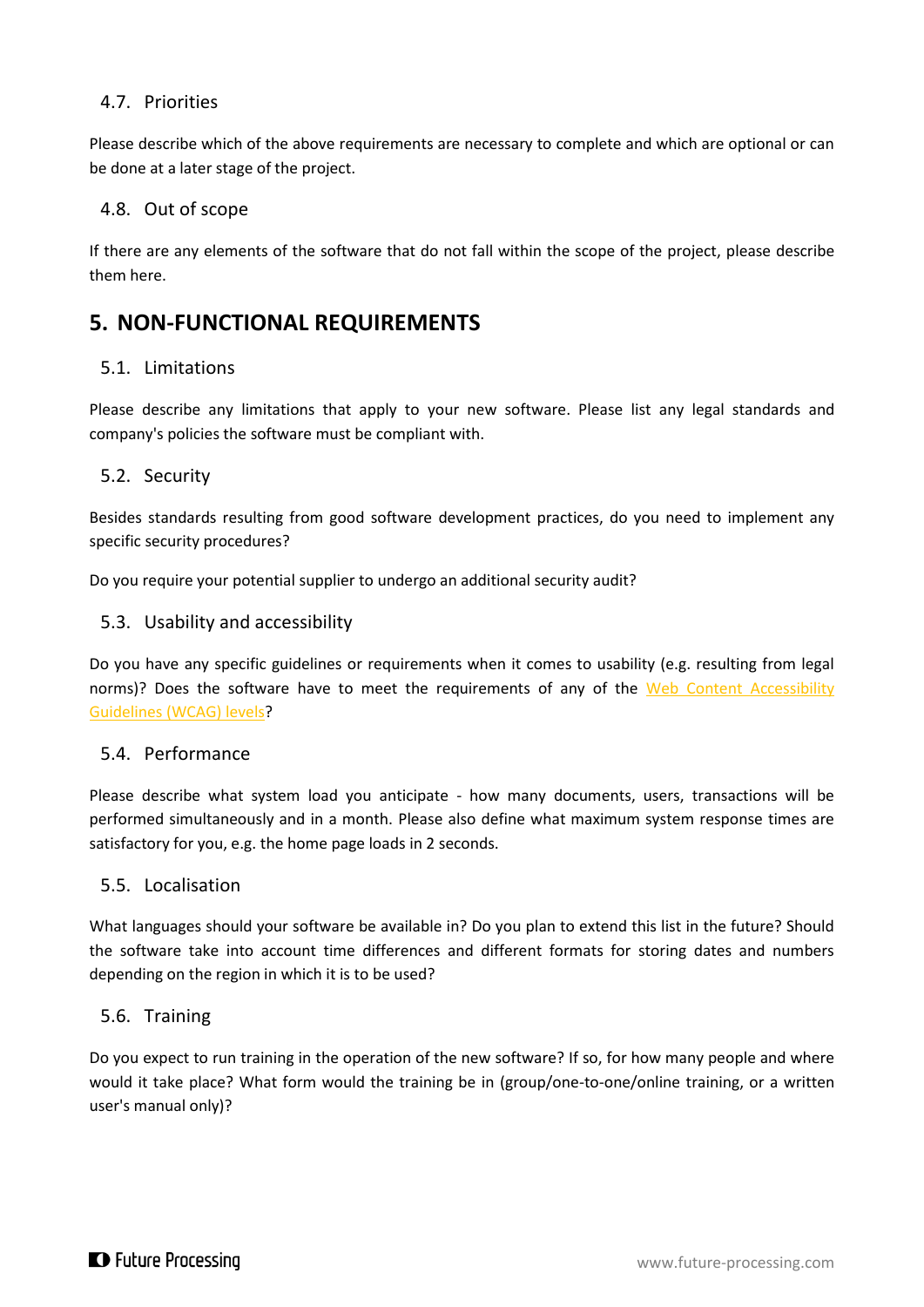### <span id="page-9-0"></span>5.7. Design

Should the quote also include graphic design? If so, please attach your company's brand guidelines. If you already have a design – please attach it to the document. It is worth considering usability testing with a control group?

# <span id="page-9-1"></span>**6. TECHNICAL REQUIREMENTS**

### <span id="page-9-2"></span>6.1. Technologies

What are your requirements in terms of technologies to use? Do you need your potential supplier to suggest or recommend the most appropriate technologies?

### <span id="page-9-3"></span>6.1. Technological requirements

What equipment should the software support? Which operating system and what screen resolution? Is the software supposed to be running in an existing environment? Do you already have the infrastructure in place to implement the software? If not, should the potential supplier also provide a quote for the infrastructure? Please also describe infrastructure requirements.

### <span id="page-9-4"></span>6.2. Language versions

In what language versions will the software be running? Are there any changes planned in the future?

### <span id="page-9-5"></span>6.3. Data migration

Does the software require data migration? When and how will this data be made available?

### <span id="page-9-6"></span>6.4. Integration with external systems

Please provide a list of systems with which you anticipate the need for integration. How is communication with these systems possible?

# <span id="page-9-7"></span>**7. IMPLEMENTATION REQUIREMENTS**

### <span id="page-9-8"></span>7.1. Project management

Please describe your requirements and preferences for project management, methodology used, the means and frequency of contact.

### <span id="page-9-9"></span>7.2. Development process

Please describe your requirements for the development process. Should the software be available to you instantly and any time? How long does testing take on your side? Do you have your own procedures for the 'go live'?

### <span id="page-9-10"></span>7.3. Maintenance requirements

What support do you expect from your potential supplier when your new software is up and running? How long should it last for? Should the cost be included as part of this project or priced independently?